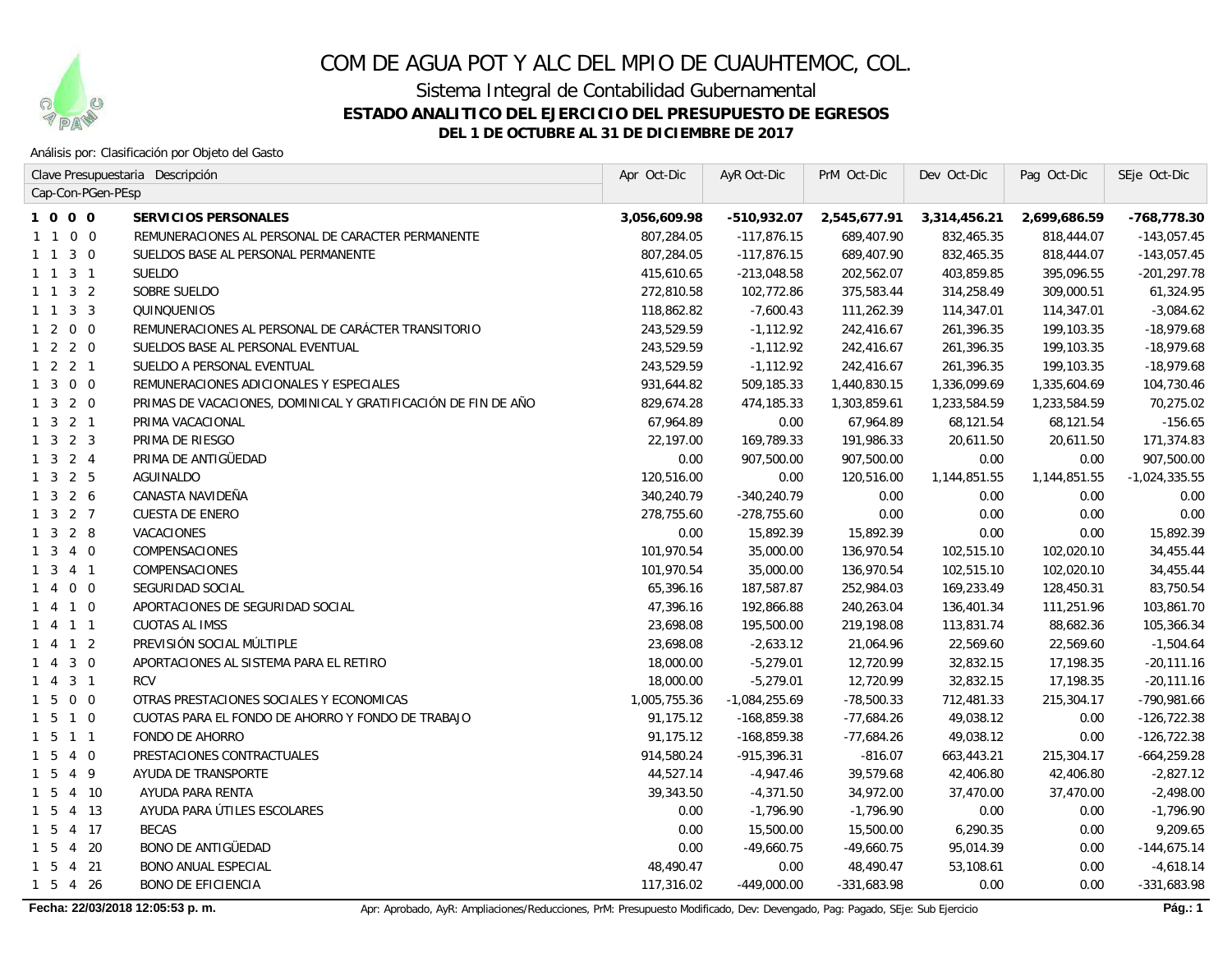

Sistema Integral de Contabilidad Gubernamental

### **ESTADO ANALITICO DEL EJERCICIO DEL PRESUPUESTO DE EGRESOS**

**DEL 1 DE OCTUBRE AL 31 DE DICIEMBRE DE 2017**

#### Análisis por: Clasificación por Objeto del Gasto

|                                             | Clave Presupuestaria Descripción                                                          | Apr Oct-Dic | AyR Oct-Dic   | PrM Oct-Dic   | Dev Oct-Dic | Pag Oct-Dic | SEje Oct-Dic |
|---------------------------------------------|-------------------------------------------------------------------------------------------|-------------|---------------|---------------|-------------|-------------|--------------|
| Cap-Con-PGen-PEsp                           |                                                                                           |             |               |               |             |             |              |
| 1 5 4 28                                    | <b>BONO DE JUGUETE</b>                                                                    | 39,794.06   | 0.00          | 39,794.06     | 45,010.04   | 0.00        | $-5,215.98$  |
| 4 31<br>$1\quad5$                           | <b>BONO DEL BURÓCRATA</b>                                                                 | 165,561.43  | 0.00          | 165,561.43    | 178,810.55  | 51,282.16   | $-13,249.12$ |
| $1\quad5$<br>4 35                           | <b>BONO DIA DEL PADRE</b>                                                                 | 0.00        | $-1,643.04$   | $-1,643.04$   | 0.00        | 0.00        | $-1,643.04$  |
| 5<br>- 39<br>$\overline{4}$<br>$\mathbf{1}$ | <b>BONO EXTRAORDINARIO ANUAL</b>                                                          | 339,321.70  | $-339,321.70$ | 0.00          | 0.00        | 0.00        | 0.00         |
| $1\quad5$<br>$\overline{4}$<br>- 44         | <b>BONO SINDICAL</b>                                                                      | 0.00        | 0.00          | 0.00          | 67,515.01   | 0.00        | $-67,515.01$ |
| - 5<br>$\overline{4}$<br>-46                | CANASTA BÁSICA                                                                            | 70,912.80   | $-7,879.20$   | 63,033.60     | 67,536.00   | 67,536.00   | $-4,502.40$  |
| - 48<br>- 5<br>4                            | DÌA 31                                                                                    | 17,221.06   | $-5,826.43$   | 11,394.63     | 16,609.21   | 16,609.21   | $-5,214.58$  |
| 5<br>4 51                                   | FONDO DE VIVIENDA                                                                         | 32,092.06   | $-62,266.64$  | $-30, 174.58$ | 16,775.28   | 0.00        | $-46,949.86$ |
| 4 52<br>5                                   | <b>GASTOS DE EJECUCIÓN</b>                                                                | 0.00        | 39,817.31     | 39,817.31     | 36,896.97   | 0.00        | 2,920.34     |
| 5<br>4 59                                   | <b>FONDO DE RETIRO</b>                                                                    | 0.00        | $-44,000.00$  | $-44,000.00$  | 0.00        | 0.00        | $-44,000.00$ |
| 1700                                        | PAGO DE ESTIMULOS A SERVIDORES PUBLICOS                                                   | 3,000.00    | $-4,460.51$   | $-1,460.51$   | 2,780.00    | 2,780.00    | $-4,240.51$  |
| $1 \t7 \t1 \t0$                             | <b>ESTÍMULOS</b>                                                                          | 3,000.00    | $-4,460.51$   | $-1,460.51$   | 2,780.00    | 2,780.00    | $-4,240.51$  |
| 1 7 1 1                                     | VIÁTICOS                                                                                  | 3,000.00    | $-4,460.51$   | $-1,460.51$   | 2,780.00    | 2,780.00    | $-4,240.51$  |
| 2 0 0 0                                     | <b>MATERIALES Y SUMINISTROS</b>                                                           | 84,375.45   | 220,159.28    | 304,534.73    | 105,546.47  | 116,178.80  | 198,988.26   |
| 2 1 0 0                                     | MATERIALES DE ADMINISTRACION, EMISION DE DOCUMENTOS Y ARTICULOS<br><b>OFICIALES</b>       | 5,750.06    | 34,575.34     | 40,325.40     | 4,984.26    | 3,358.36    | 35,341.14    |
| 2 1 1 0                                     | MATERIALES, ÚTILES Y EQUIPOS MENORES DE OFICINA                                           | 4,500.00    | 5,647.57      | 10,147.57     | 4,385.37    | 2,108.36    | 5,762.20     |
| 2 1 1 1                                     | MATERIAL Y ÚTILES DE OFICINA                                                              | 4,500.00    | 547.57        | 5,047.57      | 4,385.37    | 2,108.36    | 662.20       |
| 2 1 1 6                                     | EQUIPOS MENORES DE OFICINA                                                                | 0.00        | 5,100.00      | 5,100.00      | 0.00        | 0.00        | 5,100.00     |
| $2 \quad 1 \quad 5 \quad 0$                 | MATERIAL IMPRESO E INFORMACIÓN DIGITAL                                                    | 375.00      | 0.00          | 375.00        | 0.00        | 1,250.00    | 375.00       |
| $2$ 1 5 1                                   | <b>MATERIAL IMPRESO.</b>                                                                  | 375.00      | 0.00          | 375.00        | 0.00        | 1,250.00    | 375.00       |
| 2 1 6 0                                     | MATERIAL DE LIMPIEZA                                                                      | 875.06      | $-1,772.23$   | $-897.17$     | 598.89      | 0.00        | $-1,496.06$  |
| 2 1 6 1                                     | MATERIAL PARA ASEO, LIMPIEZA E HIGIENE                                                    | 875.06      | $-1,772.23$   | $-897.17$     | 598.89      | 0.00        | $-1,496.06$  |
| 2 1 7 0                                     | MATERIALES Y ÚTILES DE ENSEÑANZA                                                          | 0.00        | 30,700.00     | 30,700.00     | 0.00        | 0.00        | 30,700.00    |
| 2 1 7 1                                     | MATERIAL DIDÁCTICO                                                                        | 0.00        | 30,700.00     | 30,700.00     | 0.00        | 0.00        | 30,700.00    |
| $2\quad 2\quad 0\quad 0$                    | ALIMENTOS Y UTENSILIOS                                                                    | 375.00      | 0.00          | 375.00        | 364.00      | 0.00        | 11.00        |
| 2, 2, 1, 0                                  | PRODUCTOS ALIMENTICIOS PARA PERSONAS                                                      | 375.00      | 0.00          | 375.00        | 364.00      | 0.00        | 11.00        |
| $2 \t2 \t1 \t3$                             | AGUA EN BOTELLA Y GARRAFÓN                                                                | 375.00      | 0.00          | 375.00        | 364.00      | 0.00        | 11.00        |
| $2300$                                      | MATERIAS PRIMAS Y MATERIALES DE PRODUCCION Y COMERCIALIZACION                             | 6,250.03    | 0.00          | 6,250.03      | 660.00      | 480.00      | 5,590.03     |
| 2350                                        | PRODUCTOS QUÍMICOS, FARMACÉUTICOS Y DE LABORATORIO ADQUIRIDOS<br>COMO MATERIA PRIMA       | 6,250.03    | 0.00          | 6,250.03      | 660.00      | 480.00      | 5,590.03     |
| 2 3 5 1                                     | PRODUCTOS QUÍMICOS, FARMACÉUTICOS Y DE LABORATORIO UTILIZADOS EN<br>PROCESOS PRODUCTIVOS. | 6,250.03    | 0.00          | 6,250.03      | 660.00      | 480.00      | 5,590.03     |
| $0\quad 0$<br>$2 \quad 4$                   | MATERIALES Y ARTICULOS DE CONSTRUCCION Y DE REPARACION                                    | 23,750.06   | 0.00          | 23,750.06     | 15,561.35   | 10,070.54   | 8,188.71     |
| 2490                                        | OTROS MATERIALES Y ARTÍCULOS DE CONSTRUCCIÓN Y REPARACIÓN                                 | 23,750.06   | 0.00          | 23,750.06     | 15,561.35   | 10,070.54   | 8,188.71     |
| 2491                                        | OTROS MATERIALES Y ARTÍCULOS DE CONSTRUCCIÓN Y REPARACIÓN                                 | 23,750.06   | 0.00          | 23,750.06     | 15,561.35   | 10,070.54   | 8,188.71     |
| 2 6 0 0                                     | COMBUSTIBLES, LUBRICANTES Y ADITIVOS                                                      | 29,500.12   | 199,000.00    | 228,500.12    | 79,227.74   | 71,322.58   | 149,272.38   |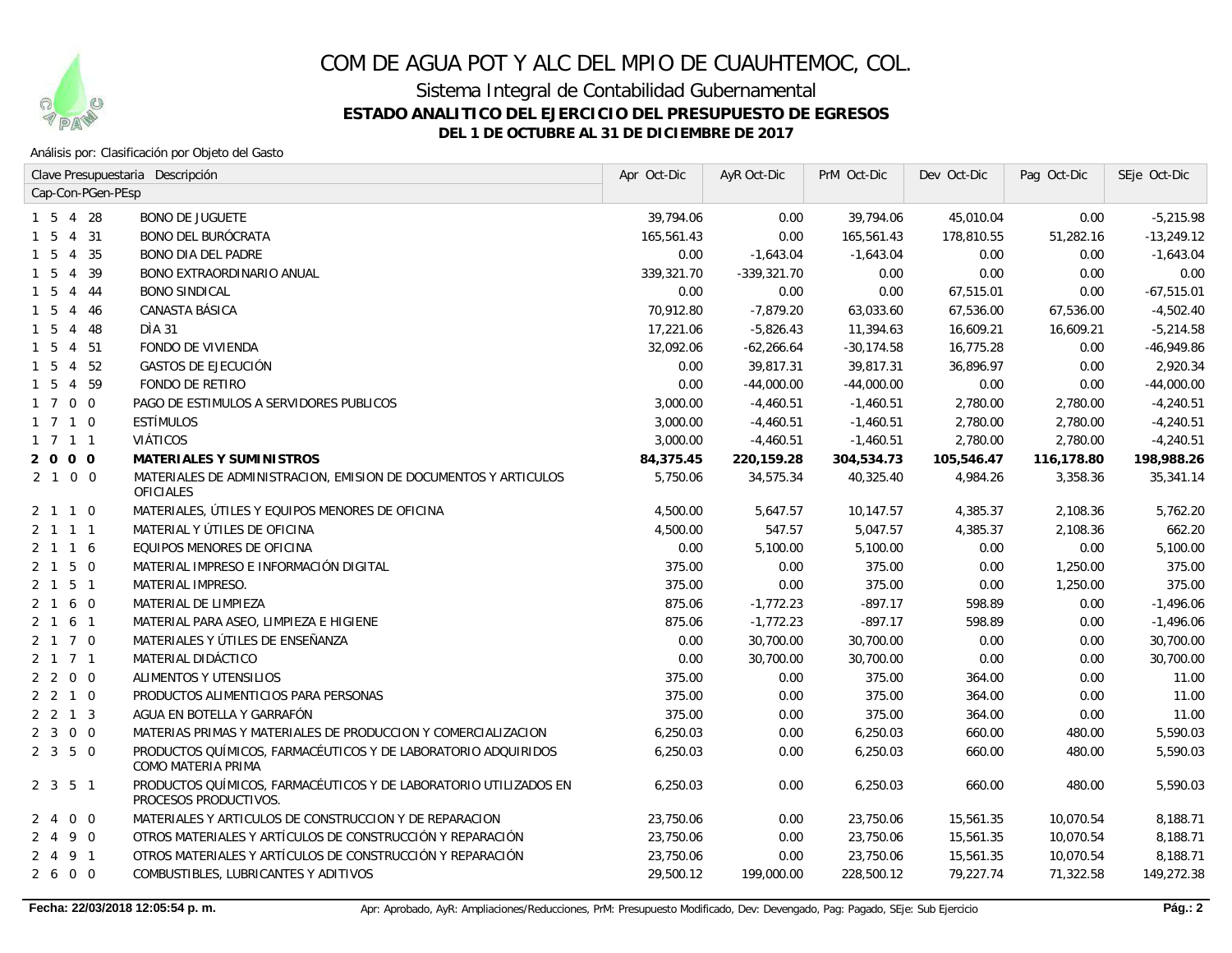

Sistema Integral de Contabilidad Gubernamental

**ESTADO ANALITICO DEL EJERCICIO DEL PRESUPUESTO DE EGRESOS**

**DEL 1 DE OCTUBRE AL 31 DE DICIEMBRE DE 2017**

### Análisis por: Clasificación por Objeto del Gasto

|                                   | Clave Presupuestaria Descripción                                                                 | Apr Oct-Dic | AyR Oct-Dic  | PrM Oct-Dic  | Dev Oct-Dic | Pag Oct-Dic | SEje Oct-Dic |
|-----------------------------------|--------------------------------------------------------------------------------------------------|-------------|--------------|--------------|-------------|-------------|--------------|
| Cap-Con-PGen-PEsp                 |                                                                                                  |             |              |              |             |             |              |
| 2610                              | COMBUSTIBLES, LUBRICANTES Y ADITIVOS                                                             | 29,500.12   | 199,000.00   | 228,500.12   | 79,227.74   | 71,322.58   | 149,272.38   |
| 2 6 1 1                           | <b>GASOLINA</b>                                                                                  | 28,125.09   | 199,000.00   | 227,125.09   | 78,519.98   | 69,808.00   | 148,605.11   |
| $2\ 6\ 1\ 4$                      | <b>ACEITES Y GRASAS</b>                                                                          | 1,375.03    | 0.00         | 1,375.03     | 707.76      | 1,514.58    | 667.27       |
| 2 7 0 0                           | VESTUARIO, BLANCOS, PRENDAS DE PROTECCION Y ARTICULOS DEPORTIVOS                                 | 11,000.06   | $-13,416.06$ | $-2,416.00$  | 0.00        | 245.69      | $-2,416.00$  |
| 2710                              | <b>VESTUARIO Y UNIFORMES</b>                                                                     | 10,000.03   | $-10,254.00$ | $-253.97$    | 0.00        | 0.00        | $-253.97$    |
| 2 7 1 1                           | <b>UNIFORMES</b>                                                                                 | 10,000.03   | $-10,254.00$ | $-253.97$    | 0.00        | 0.00        | $-253.97$    |
| 2 7 2 0                           | PRENDAS DE SEGURIDAD Y PROTECCIÓN PERSONAL                                                       | 1,000.03    | $-3,162.06$  | $-2,162.03$  | 0.00        | 245.69      | $-2,162.03$  |
| 2 7 2 1                           | ROPA Y EQUIPO DE SEGURIDAD                                                                       | 1,000.03    | $-3,162.06$  | $-2,162.03$  | 0.00        | 245.69      | $-2,162.03$  |
| 2 9 0 0                           | HERRAMIENTAS, REFACCIONES Y ACCESORIOS MENORES                                                   | 7,750.12    | 0.00         | 7.750.12     | 4,749.12    | 30.701.63   | 3.001.00     |
| 2 9 1 0                           | <b>HERRAMIENTAS MENORES</b>                                                                      | 2,750.06    | 0.00         | 2,750.06     | 1,097.40    | 28,961.63   | 1,652.66     |
| 2 9 1 1                           | HERRAMIENTAS DE CARPINTERIA, SILVICULTURA, HORTICULTURA, GANADERÍA<br>Y AGRICULTURA              | 2,750.06    | 0.00         | 2,750.06     | 1,097.40    | 28,961.63   | 1,652.66     |
| $2\overline{9}$<br>4 0            | REFACCIONES Y ACCESORIOS MENORES DE EQUIPO DE CÓMPUTO Y<br>TECNOLOGÍAS DE LA INFORMACIÓN         | 5,000.06    | 0.00         | 5,000.06     | 3,651.72    | 1,740.00    | 1,348.34     |
| 4 1<br>2 9                        | REFACCIONES Y ACCESORIOS MENORES PARA EQUIPOS DE COMPUTO                                         | 5,000.06    | 0.00         | 5,000.06     | 3,651.72    | 1,740.00    | 1,348.34     |
| 0 <sub>0</sub><br>3 0             | <b>SERVICIOS GENERALES</b>                                                                       | 251,424.00  | 1,312,414.95 | 1,563,838.95 | 337,820.43  | 222,902.84  | 1,226,018.52 |
| 1 0 0<br>3                        | SERVICIOS BÁSICOS                                                                                | 103,125.09  | 1,363,335.44 | 1,466,460.53 | 176,306.91  | 116,685.34  | 1,290,153.62 |
| $1 1 0$<br>3                      | ENERGÍA ELÉCTRICA                                                                                | 100,000.03  | 1,363,335.44 | 1,463,335.47 | 171,680.16  | 112,058.59  | 1,291,655.31 |
| 3 1 1 1                           | ENERGIA ELÉCTRICA DE SISTEMA OPERATIVO                                                           | 100,000.03  | 1,363,335.44 | 1,463,335.47 | 171,680.16  | 112,058.59  | 1,291,655.31 |
| 3 1 4 0                           | TELEFONÍA TRADICIONAL                                                                            | 3,125.06    | 0.00         | 3,125.06     | 4,626.75    | 4,626.75    | $-1,501.69$  |
| 3 1 4 1                           | SERVICIO TELEFÓNICO CONVENCIONAL                                                                 | 3,125.06    | 0.00         | 3,125.06     | 4,626.75    | 4,626.75    | $-1,501.69$  |
| 3 2 0 0                           | SERVICIOS DE ARRENDAMIENTO                                                                       | 5,000.06    | 0.00         | 5,000.06     | 6,000.00    | 6,000.00    | $-999.94$    |
| $3 \quad 2 \quad 2 \quad 0$       | ARRENDAMIENTO DE EDIFICIOS                                                                       | 5,000.06    | 0.00         | 5,000.06     | 6,000.00    | 6,000.00    | -999.94      |
| $3 \quad 2 \quad 2 \quad 3$       | ARRENDAMIENTO DE EDIFICIOS PARA OFICINAS                                                         | 5,000.06    | 0.00         | 5,000.06     | 6,000.00    | 6,000.00    | $-999.94$    |
| 3 3 0 0                           | SERVICIOS PROFESIONALES, CIENTIFICOS, TECNICOS Y OTROS SERVICIOS                                 | 13,900.03   | 0.00         | 13,900.03    | 20.730.00   | 23,700.00   | $-6.829.97$  |
| $3 \t3 \t3 \t0$                   | SERVICIOS DE CONSULTORÍA ADMINISTRATIVA, PROCESOS, TÉCNICA Y EN<br>TECNOLOGÍAS DE LA INFORMACIÓN | 13,900.03   | 0.00         | 13,900.03    | 20,730.00   | 23,700.00   | $-6,829.97$  |
| 3 3 3 1                           | SERVICIOS DE CONSULTORÍA ASESORIA Y MANTENIMIENTO DE SISTEMAS<br><b>INFORMATICOS</b>             | 13,900.03   | 0.00         | 13,900.03    | 20,730.00   | 23,700.00   | $-6,829.97$  |
| $0\quad 0$<br>3<br>$\overline{4}$ | SERVICIOS FINANCIEROS, BANCARIOS Y COMERCIALES                                                   | 4,875.00    | 0.00         | 4,875.00     | 4,825.52    | 4,825.52    | 49.48        |
| 4 1 0<br>3                        | SERVICIOS FINANCIEROS Y BANCARIOS                                                                | 4,875.00    | 0.00         | 4,875.00     | 4,825.52    | 4,825.52    | 49.48        |
| 4 1 1<br>3                        | <b>COMISIONES BANCARIAS</b>                                                                      | 4,875.00    | 0.00         | 4,875.00     | 4,825.52    | 4,825.52    | 49.48        |
| $0\quad 0$<br>- 5<br>3            | SERVICIOS DE INSTALACION, REPARACION, MANTENIMIENTO Y CONSERVACION                               | 35,448.76   | 0.00         | 35,448.76    | 71,726.45   | 4,635.00    | $-36,277.69$ |
| $3\ 5\ 5\ 0$                      | REPARACIÓN Y MANTENIMIENTO DE EQUIPO DE TRANSPORTE                                               | 11,375.06   | 0.00         | 11,375.06    | 7,617.25    | 2,800.00    | 3,757.81     |
| $3\ 5\ 5\ 1$                      | MANTENIMIENTO DE EQUIPO DE TRANSPORTE TERRESTRE                                                  | 11,375.06   | 0.00         | 11,375.06    | 7,617.25    | 2,800.00    | 3,757.81     |
| 3 5 7 0                           | INSTALACIÓN, REPARACIÓN Y MANTENIMIENTO DE MAQUINARIA, OTROS<br>EQUIPOS Y HERRAMIENTA            | 24,073.70   | 0.00         | 24,073.70    | 64,109.20   | 1,835.00    | $-40,035.50$ |
| 3 5 7 1                           | REPARACIÓN Y MANTENIMIENTO DE MAQUINARIA (POZOS)                                                 | 24,073.70   | 0.00         | 24,073.70    | 64,109.20   | 1,835.00    | $-40,035.50$ |